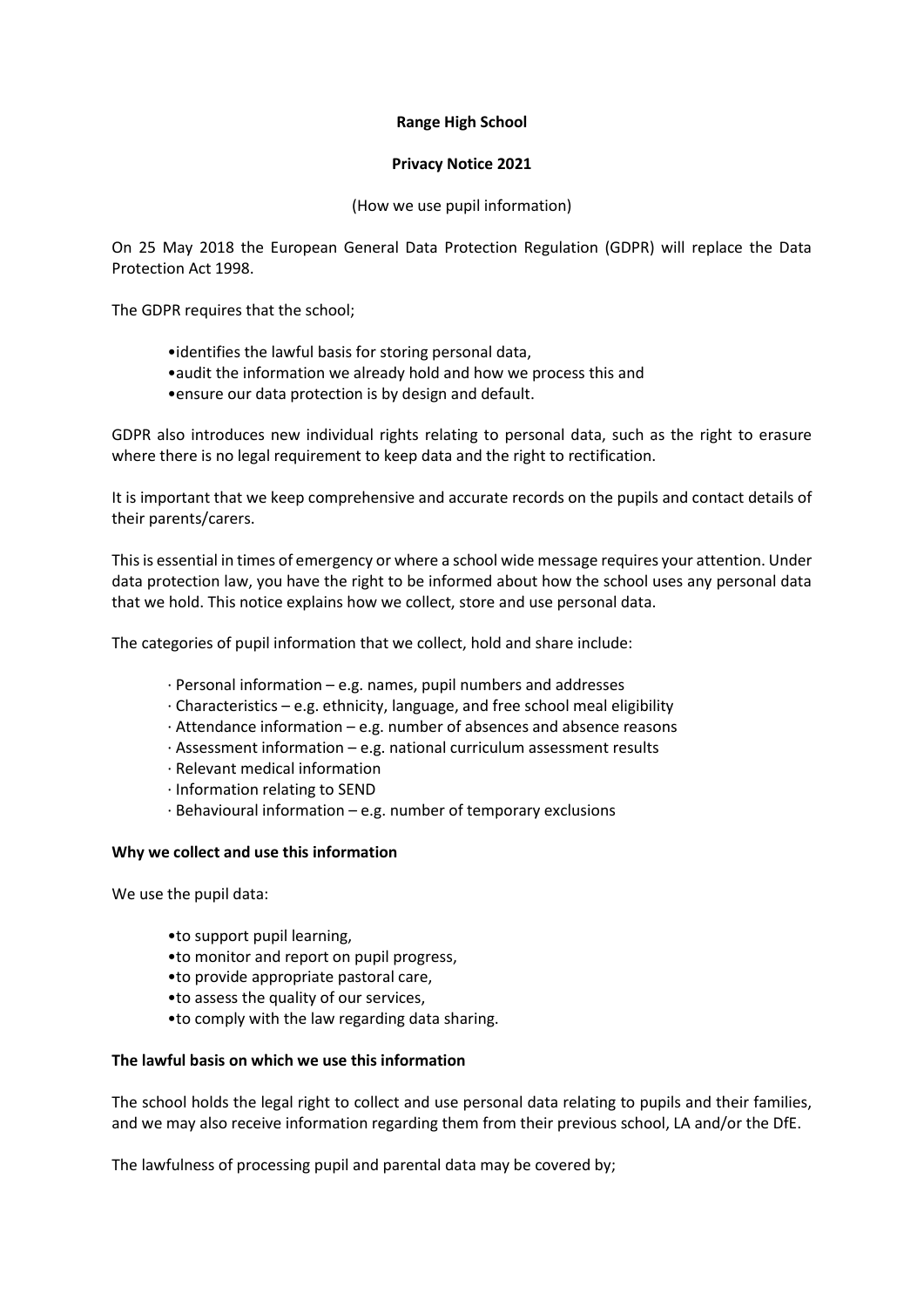•Parents have given consent for one or more specific purposes.

- •Processing is necessary to comply with the school's legal obligations.
- •Processing is necessary to protect the vital interests of pupils.
- •Processing is necessary for tasks in the public interest or exercise of authority vested in the school.
- •Processing is for educational and pastoral purposes pursued by the school.

We collect and use personal data in order to meet legal requirements and legitimate interests set out in the GDPR and UK law, including those in relation to the following:

- Article 6 and Article 9 of the GDPR,
- · Education Act 1996,
- · Regulation 5 of The Education (Information About Individual Pupils) (England) Regulations 2013.

### **Collecting pupil information**

Whilst the majority of pupil information you provide to us is mandatory, some of it is provided to us on a voluntary basis. In order to comply with the General Data Protection Regulation, we will inform you whether you are required to provide certain pupil information to us or if you have a choice in this.

### **Storing pupil data**

Personal data relating to pupils at Range High School and their families is stored in line with the school's Data Retention Policy. In accordance with the GDPR, the school does not store personal data indefinitely; data is only stored for as long as is necessary to complete the task for which it was originally collected.

### **We share pupil information with**

We routinely share pupil information with:

- •schools that the pupils attend after leaving us,
- •the local authority,
- •the Department for Education (DfE).

Sometimes we will ask for your consent to share pupil information with:

- •Social Care,
- •NHS,
- •school nurse,
- •other organisations, such as university education departments, for research purposes.

# **Why we share pupil information**

We do not share information about our pupils with anyone without consent unless the law allows us to do so.

We share pupils' data with the Department for Education (DfE) on a statutory basis. This data sharing underpins school funding and educational attainment policy and monitoring.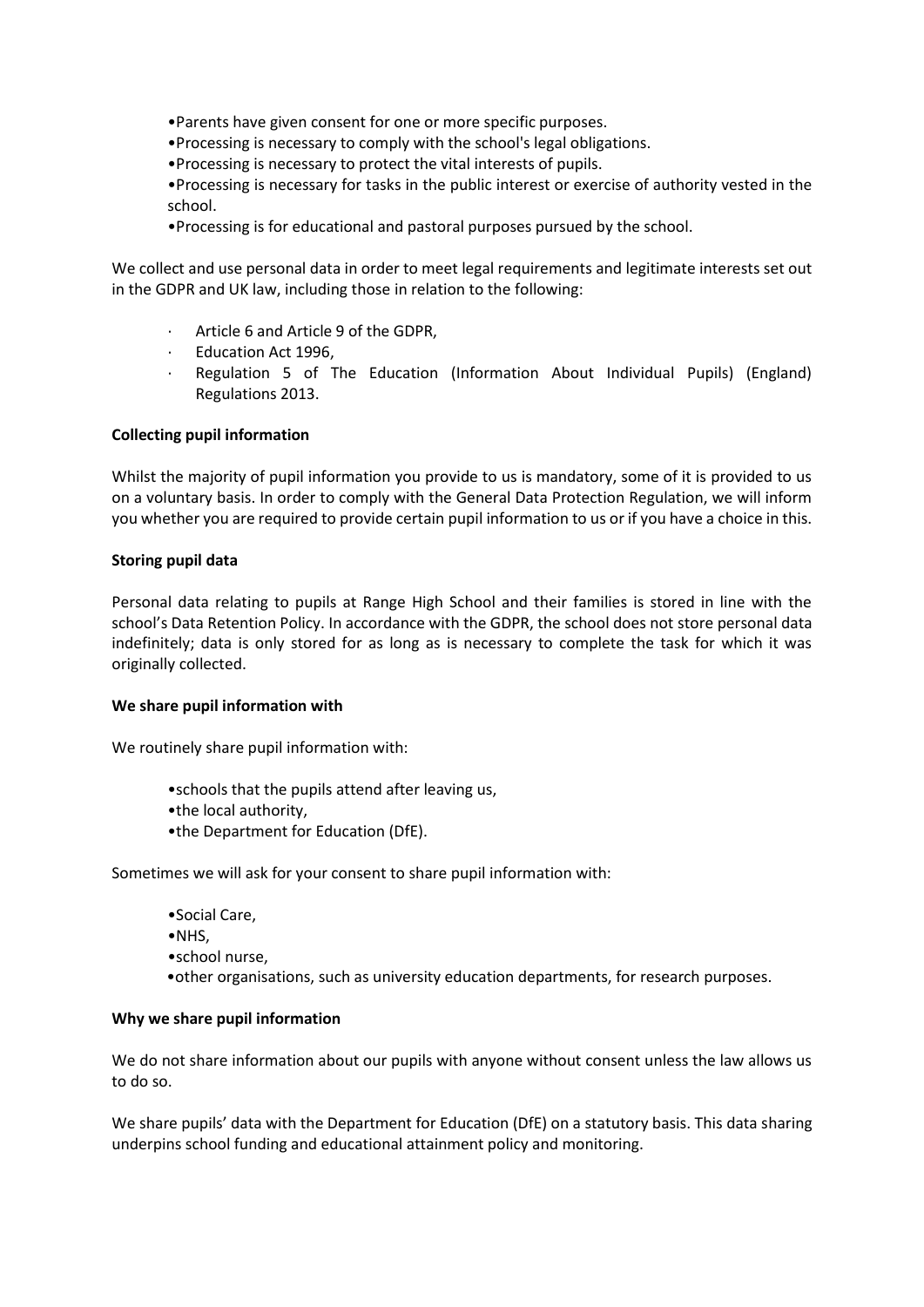We are required to share information about our pupils with the local authority (LA) and the Department for Education (DfE) under section 3 of The Education (Information About Individual Pupils) (England) Regulations 2013.

To find out more about the data collection requirements placed on us by the Department for Education (for example; via the school census) go to [https://www.gov.uk/education/data-collection](https://www.gov.uk/education/data-collection-and-censuses-for-schools)[and-censuses-for-schools.](https://www.gov.uk/education/data-collection-and-censuses-for-schools)

Under GDPR Regulation 23, school will share information with the Police relating to the prevention, investigation, detection or prosecution of criminal offences

# **The National Pupil Database (NPD)**

The NPD is owned and managed by the Department for Education and contains information about pupils in schools in England. It provides invaluable evidence on educational performance to inform independent research, as well as studies commissioned by the Department. It is held in electronic format for statistical purposes. This information is securely collected from a range of sources including schools, local authorities and awarding bodies.

We are required by law, to provide information about our pupils to the DfE as part of statutory data collections such as the school census. Some of this information is then stored in the NPD. The law that allows this is the Education (Information About Individual Pupils) (England) Regulations 2013.

To find out more about the NPD, go to https://www.gov.uk/government/publications/national-pupildatabase-user-guide-and-supporting-information.

The department may share information about our pupils from the NPD with third parties who promote the education or well-being of children in England by:

- •conducting research or analysis,
- •producing statistics,
- •providing information, advice or guidance.

The Department has robust processes in place to ensure the confidentiality of our data is maintained and there are stringent controls in place regarding access and use of the data. Decisions on whether DfE releases data to third parties are subject to a strict approval process and based on a detailed assessment of:

- •who is requesting the data,
- •the purpose for which it is required,
- •the level and sensitivity of data requested,
- •the arrangements in place to store and handle the data.

To be granted access to pupil information, organisations must comply with strict terms and conditions covering the confidentiality and handling of the data, security arrangements and retention and use of the data.

For more information about the department's data sharing process, please visit: https://www.gov.uk/data-protection-how-we-collect-and-share-research-data